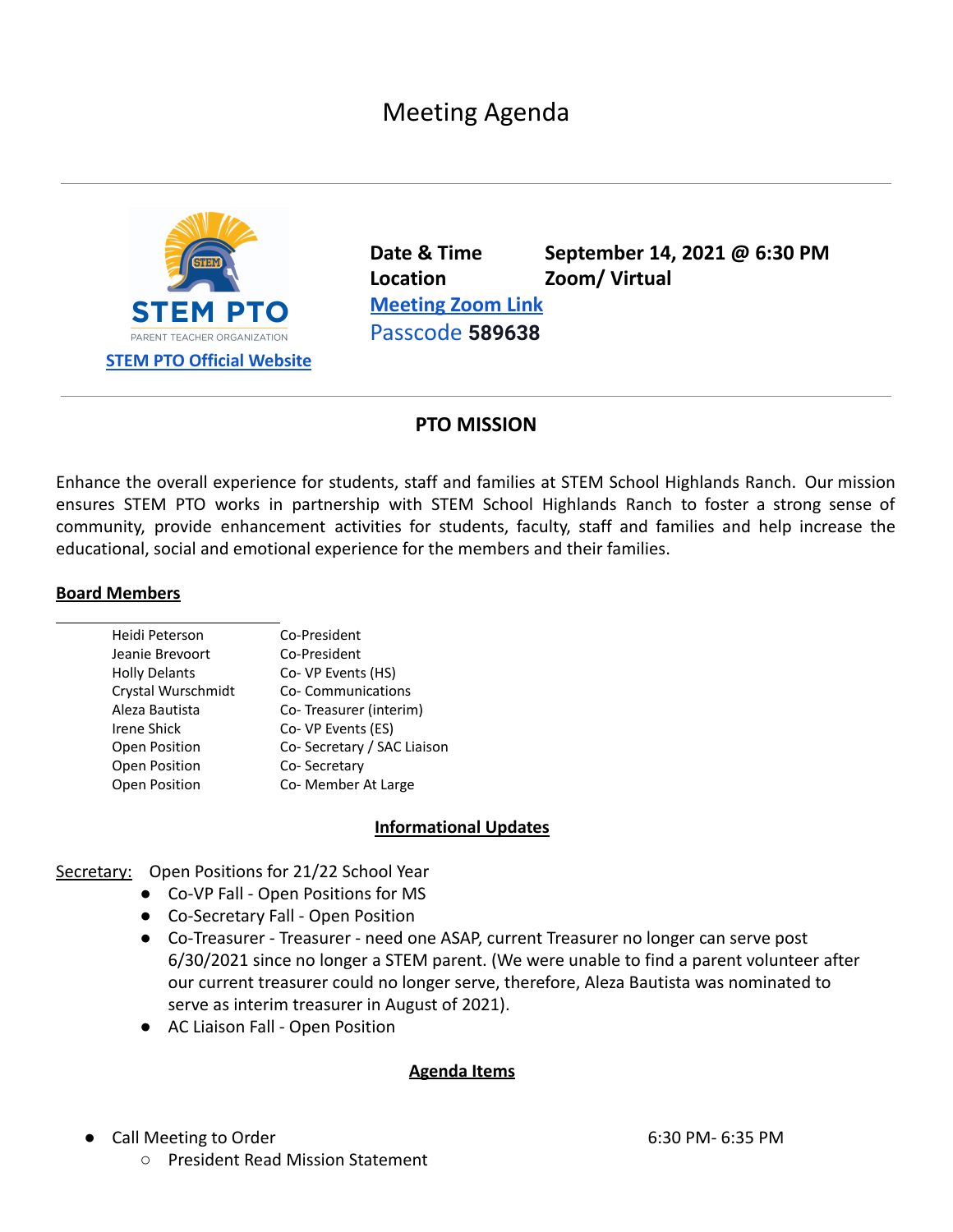| Secretary Roll Call (Heidi went through introductions)<br>$\circ$                                                                                                                                                                                                                                                                                                                                                                                                                                                                                                                                   |                                 |
|-----------------------------------------------------------------------------------------------------------------------------------------------------------------------------------------------------------------------------------------------------------------------------------------------------------------------------------------------------------------------------------------------------------------------------------------------------------------------------------------------------------------------------------------------------------------------------------------------------|---------------------------------|
| Approve Agenda & Minutes (Aleza)<br>September 2021 Agenda<br>$\circlearrowright$<br>Review and Approve Unapproved minutes<br>$\circlearrowright$<br>May 2021 (need to verify)<br>Review open positions<br>■                                                                                                                                                                                                                                                                                                                                                                                         | 6:35 PM- 6:40 PM<br><b>VOTE</b> |
| Tammy from STEM Center for Strength                                                                                                                                                                                                                                                                                                                                                                                                                                                                                                                                                                 | 6:50 - 7:00 PM                  |
| Spart Mart Representative                                                                                                                                                                                                                                                                                                                                                                                                                                                                                                                                                                           | 7:05-7:10 PM                    |
| Presidents Report: (Heidi)                                                                                                                                                                                                                                                                                                                                                                                                                                                                                                                                                                          | 7:15 - 7:25 PM                  |
| <b>Blast Off</b><br>$\circ$<br>Family Event for all K-12 families, 9/23, from 4pm-7pm<br>■<br>Food trucks<br>п<br>Henna Artist<br>$\blacksquare$<br>Inflatables<br>п<br>Dodge Ball<br>$\blacksquare$<br>Porto-Potties<br>■<br>Future Events - more volunteering opportunities<br>Heidi reported on Volunteering Opportunities, questions go through Kathy Reid.<br>$\blacksquare$<br>Family hours reported at 30 hours and single parent-15. Every \$20 of donated items<br>count as 1 volunteer hour. In order to make volunteering easy, refer to the school<br>website under Volunteering Basics |                                 |
| Co-VP: (Holly)<br>Blast Off - volunteers and the need for ones in future events<br>$\circ$<br><b>Restaurant Nights</b><br>$\circ$                                                                                                                                                                                                                                                                                                                                                                                                                                                                   | 7:30 - 7:35 PM                  |
| Co-Communications: (Crystal)<br>Milk Caps for Moola/Box Tops Contest, details<br>$\circ$<br>Box tops- update<br>$\circ$                                                                                                                                                                                                                                                                                                                                                                                                                                                                             | 7:35 - 7:40 PM                  |
| Hospitality Report: (Jeanie)<br>October 14th - chili lunch<br>$\circ$<br>Jeanie provided an overview of the teacher/staff chili lunch                                                                                                                                                                                                                                                                                                                                                                                                                                                               | 7:40 - 7:45 PM                  |